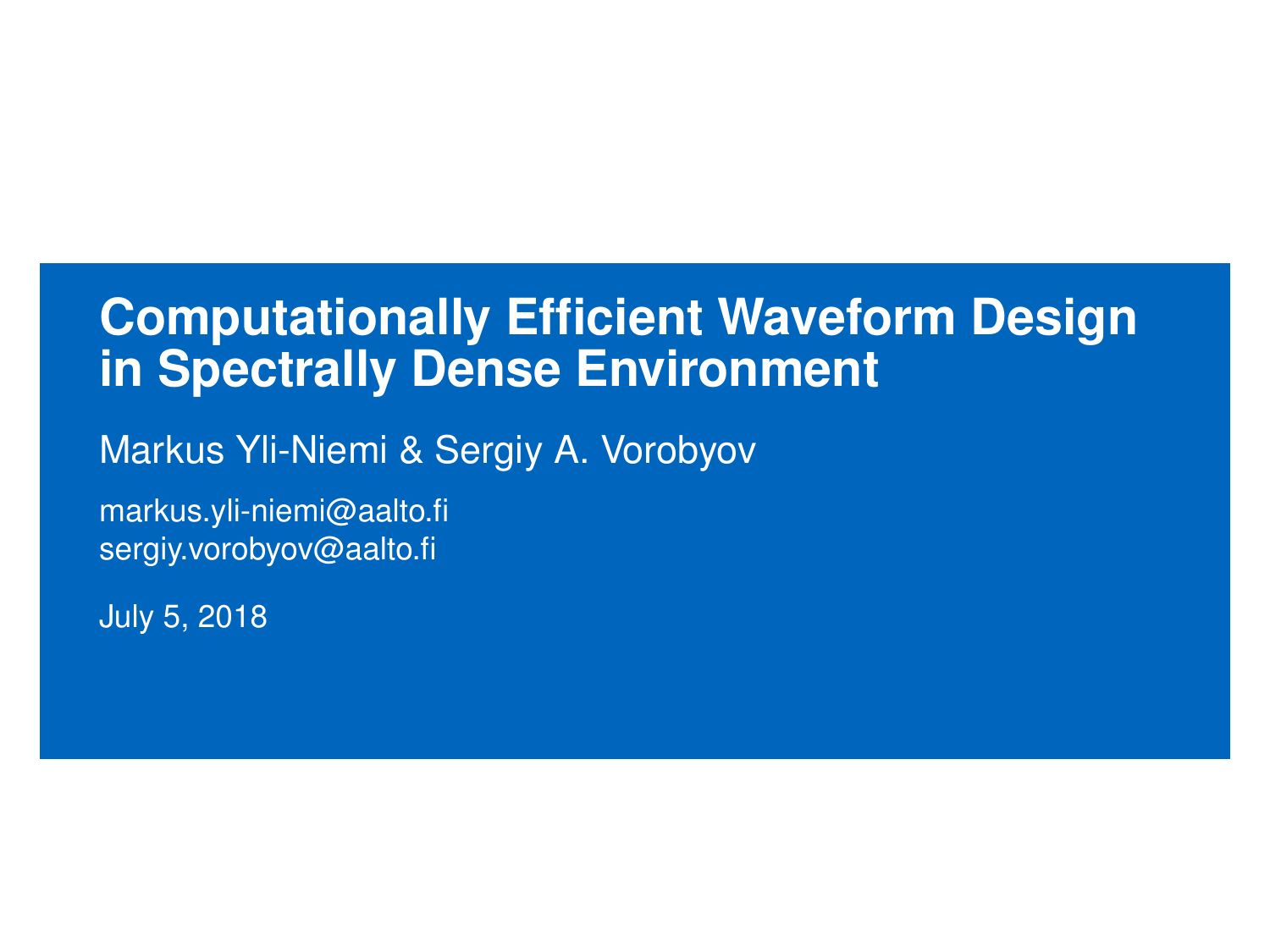# **Introduction**

- $\blacktriangleright$  Recently in radar systems waveform design in spectrally dense environment [\[1\]](#page-22-0) has aroused noticeable interest
- $\triangleright$  Solution methods exist for the problem (see e.g. [\[2\]](#page-22-1), [\[3\]](#page-22-2)) but they are computationally inefficient
- $\triangleright$  When radar system operates at GHz level radar code dimension becomes large, need for computationally efficient solution methods
- $\blacktriangleright$  Here we develop new computationally efficient method to design transmitter waveform in spectrally dense environment
- $\triangleright$  New method is based on ADMM algorithm [\[4\]](#page-22-3) alongside Majorization-Minimization step [\[5\]](#page-22-4)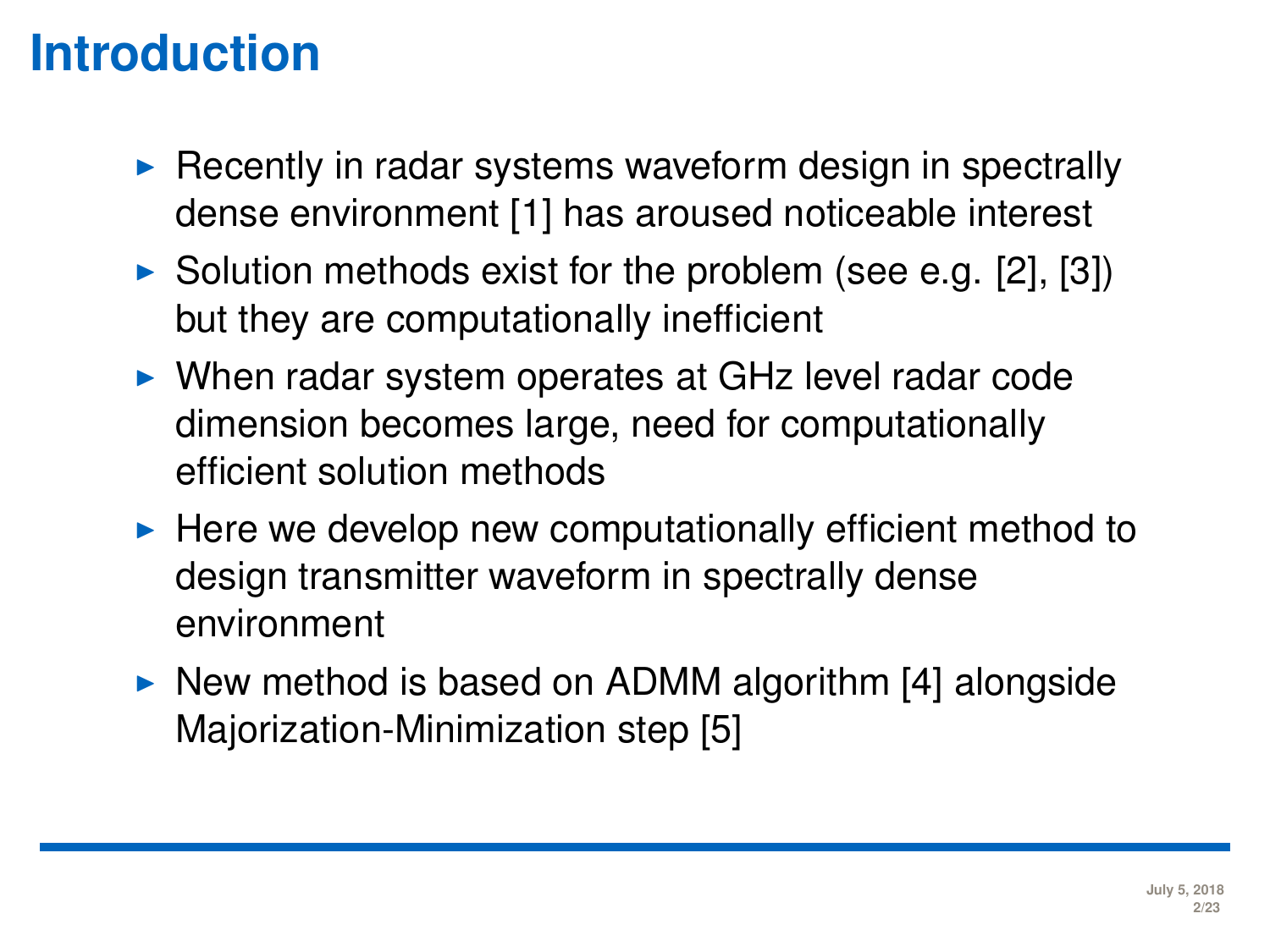$\triangleright$  Similarly to [\[3\]](#page-22-2), denote transmitted fast-time radar code vector by **c** and fast-time observation signal by **v**:

$$
\boldsymbol{c}=(c[1],c[2],...,c[N])^T, \boldsymbol{v}=\alpha \boldsymbol{c}+\boldsymbol{n}, \ \ \boldsymbol{c},\boldsymbol{v}\in \mathbb{C}^N, \alpha\in \mathbb{C} \ \ (1)
$$

► Matched filtering **v** with filter **h**  $\in \mathbb{C}^N$  yields  $y = h^H$ **v**. Write  $y = y_s + y_n$ , where  $y_s = \alpha \mathbf{h}^H \mathbf{c}$  and  $y_n = \mathbf{h}^H \mathbf{n}$ . SINR is given as:

$$
\text{SINR} = \frac{|y_s|^2}{|y_n|^2} = \frac{|\alpha|^2 |\mathbf{h}^H \mathbf{c}|^2}{|\mathbf{h}^H \mathbf{n}|^2} = \frac{|\alpha|^2 |\mathbf{h}^H \mathbf{c}|^2}{\mathbf{h}^H \mathbf{m}^H \mathbf{h}}
$$
(2)

► To maximize SINR w.r.t. **h**, we choose **h** =  $M^{-1}c$ , which yields SINR  $=|\alpha|^2$ **c** $^H$ **M** $^{-1}$ **c**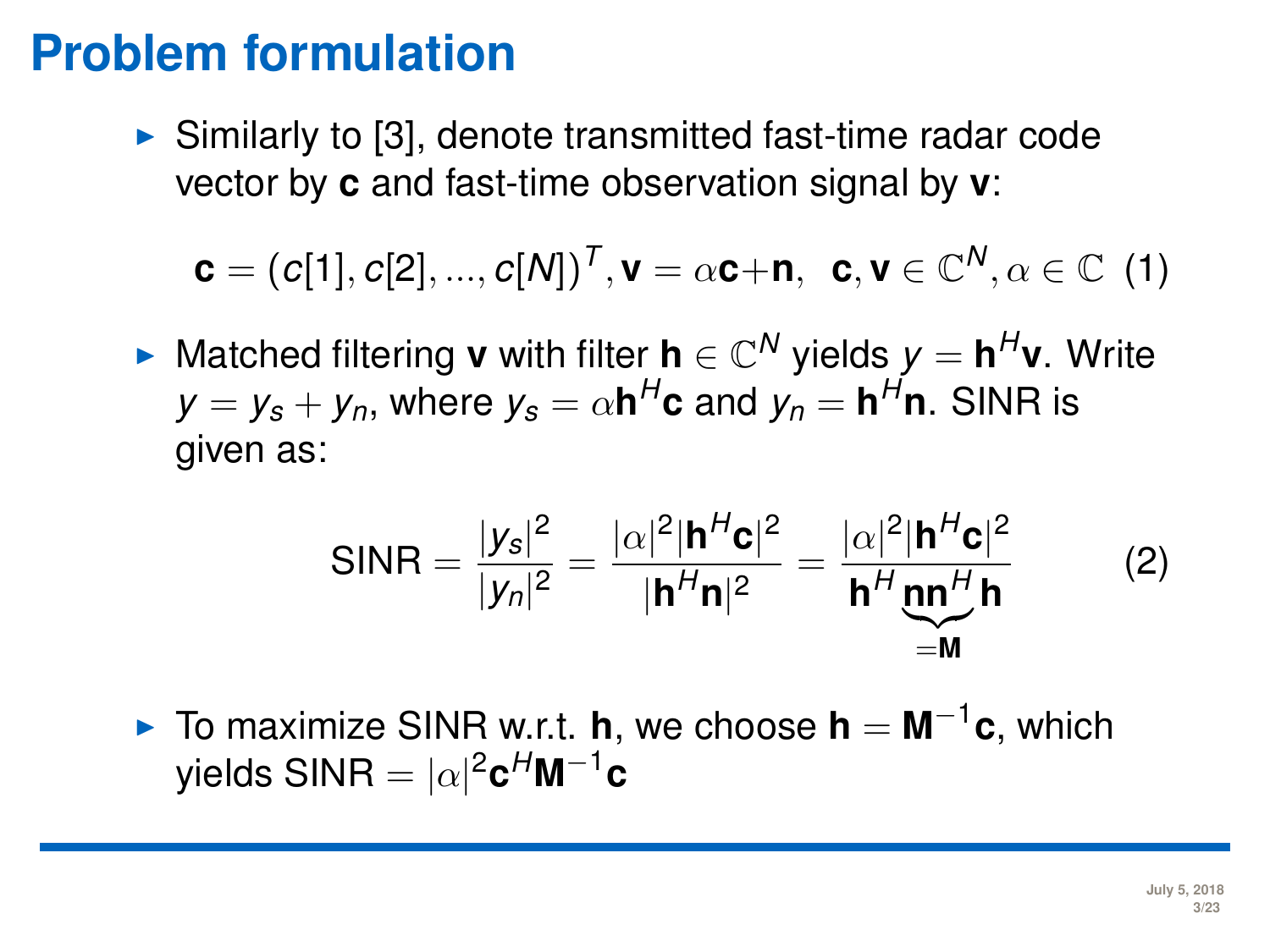**Introduce constrained bandwidths**  $\{\Omega_k\}_{k\in\{1,2,\ldots,K\}}$ , where  $\Omega_k = \left[ f_1^k, f_2^k \right].$  The energy  ${\bf c}$  radiates to constrained bandwidths is (see e.g. [\[3\]](#page-22-2)):

$$
\sum_{k=1}^{K} w_k \int_{\Omega_k} |\mathcal{F}_{\mathbb{N}}\{\mathbf{c}\}|^2 df = \mathbf{c}^H \mathbf{R}_1 \mathbf{c},
$$
 (3)

where  $\{w_k\}_{k=1}^K$  are non-negative weights,  $\mathcal{F}_{\mathbb{N}}\{\mathbf{c}\}$  stands for the discrete-time Fourier transform of **c** given as  $\mathcal{F}_{\mathbb{N}}\{\mathbf{c}\} \triangleq \sum_{k=1}^{N}c[k]e^{-j2\pi k t}$ , and  $\mathbf{R}_{\mathsf{I}} \triangleq \sum_{k=1}^{K}w_{k}\mathbf{R}_{\mathsf{I}}^{k}$  with  $[\mathbf{R}_1^k]_{m,l} = (e^{j2\pi t_2^k(m-l)} - e^{j2\pi t_1^k(m-l)})/e^{j2\pi(m-l)}$ , if  $m \neq l$ , and  $[\mathbf{R}_1^k]_{m,l} = f_2^k - f_1^k$ , if  $m = l$ .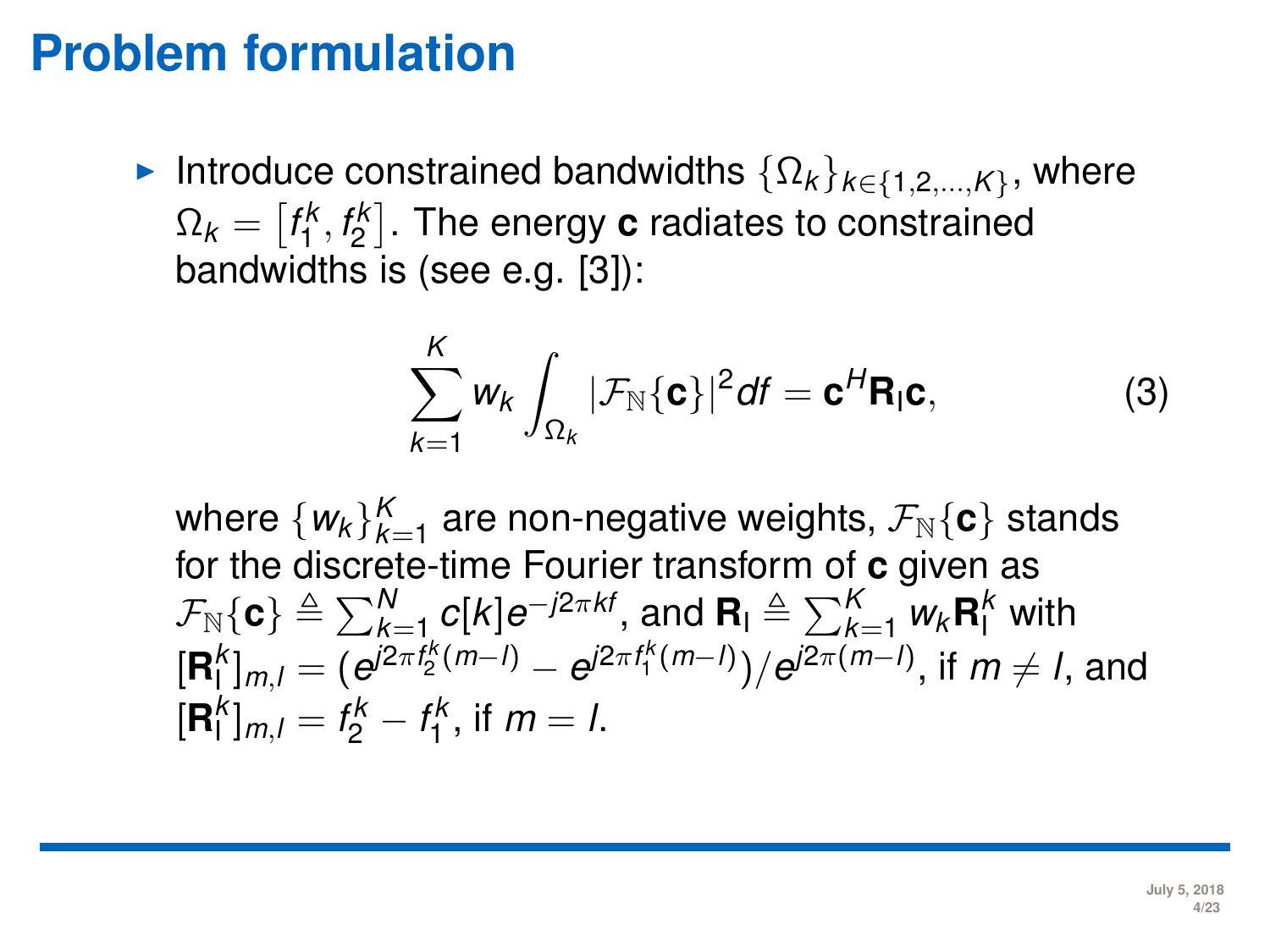If radar code energy  $\|\mathbf{c}\|^2$  is unit constrained and required to be in similarity region with reference code **c**<sub>0</sub> alongside radiation energy constraint  $\mathbf{c}^H \mathbf{R}_\textsf{I} \mathbf{c} \leq E_I$ , SINR maximization problem can be written:

$$
\mathcal{P}_1: \begin{cases} \max_{\mathbf{c}} & |\alpha|^2 \mathbf{c}^H \mathbf{M}^{-1} \mathbf{c} \qquad (4a) \\ \text{s.t.}: & \|\mathbf{c}\|^2 = 1 \qquad (4b) \\ & \mathbf{c}^H \mathbf{R}_1 \mathbf{c} \leq E_1 \qquad (4c) \\ & \|\mathbf{c} - \mathbf{c}_0\|^2 \leq \epsilon \qquad (4d) \end{cases}
$$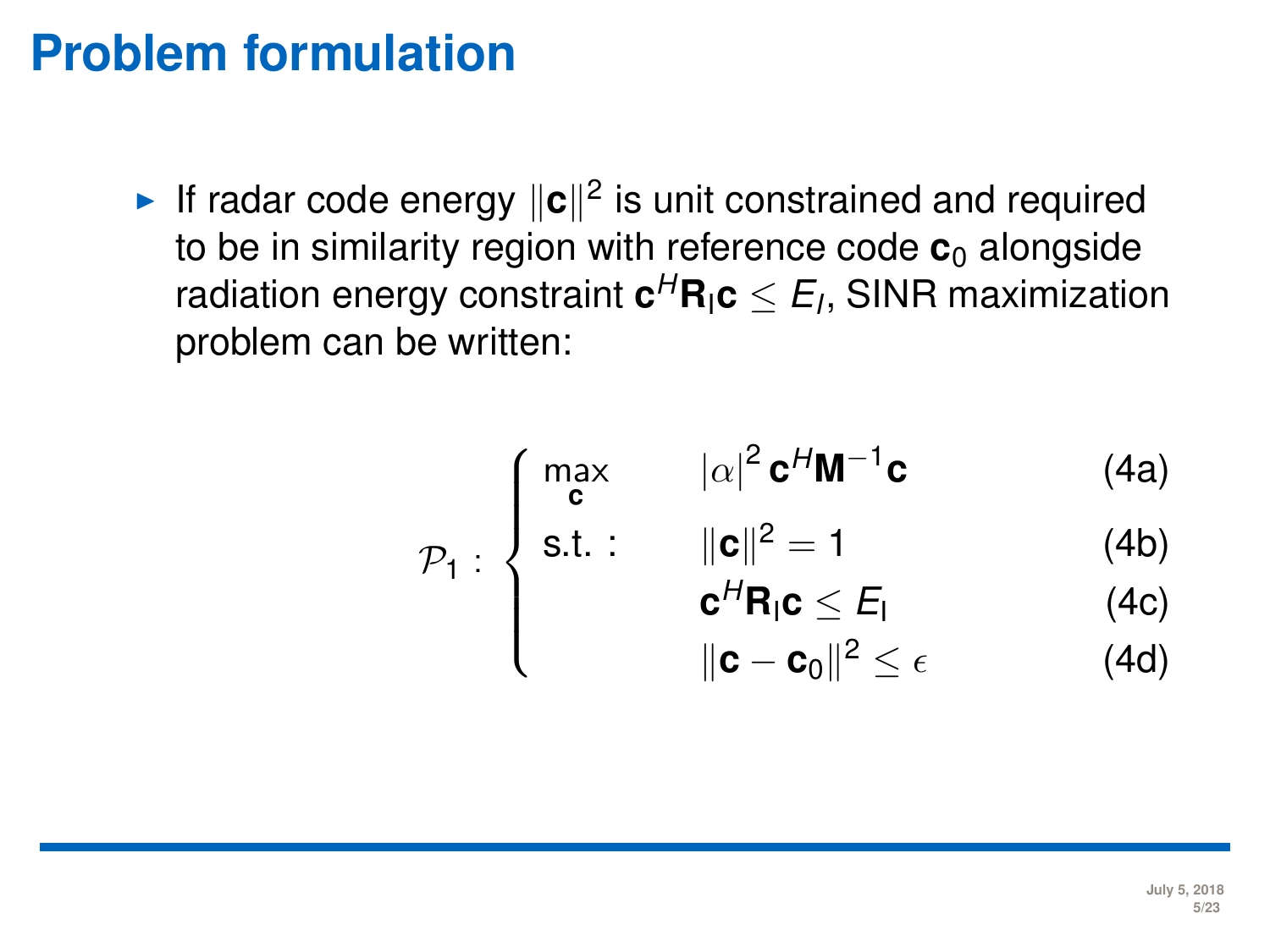$\blacktriangleright$   $\mathcal{P}_1$  is equal to:

$$
\mathcal{P}_1^{(1)}: \begin{cases} \min \limits_{\mathbf{c}} & -\mathbf{c}^H \mathbf{R} \mathbf{c} \qquad (5a) \\ \text{s.t.}: & \|\mathbf{c}\|^2 = 1 \qquad (5b) \\ & \mathbf{c}^H \mathbf{R}_1 \mathbf{c} \le E_1 \qquad (5c) \\ & \|\mathbf{c} - \mathbf{c}_0\|^2 \le \epsilon \qquad (5d) \end{cases}
$$

where  $\mathbf{c}, \mathbf{c}_0 \in \mathbb{C}^N$  and  $\mathbf{R}_\mathsf{I}, \mathbf{R} = \mathbf{M}^{-1} \in \mathbb{C}^{N \times N}$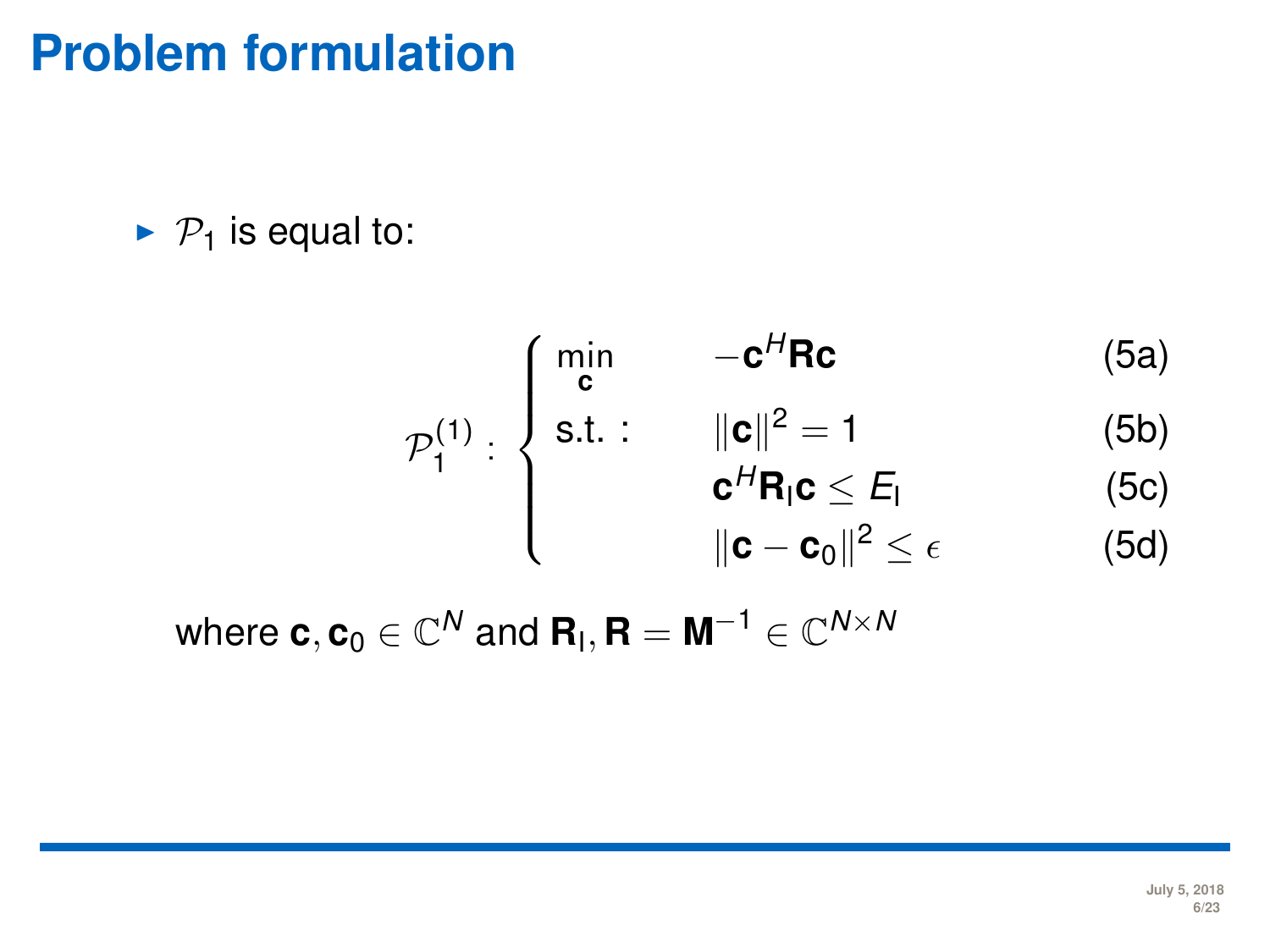### **Majorization-Minimization step**

 $\triangleright$  Due to independence of real and imaginary components we can write  $c$ ,  $c_0$ , **R** and **R**<sub>I</sub> as:

$$
\textbf{R} = \begin{bmatrix} \text{Re}\{\textbf{R}\} & -\text{Im}\{\textbf{R}\} \\ \text{Im}\{\textbf{R}\} & \text{Re}\{\textbf{R}\} \end{bmatrix}, \, \textbf{c} = \begin{bmatrix} \text{Re}\{\textbf{c}\} \\ \text{Im}\{\textbf{c}\} \end{bmatrix} \text{ and } \textbf{c}_0 = \begin{bmatrix} \text{Re}\{\textbf{c}_0\} \\ \text{Im}\{\textbf{c}_0\} \end{bmatrix}.
$$

 $\blacktriangleright$  Let us use use surrogate  $\mathbf{Q} = \mu \mathbf{I} - \mathbf{R} \succeq 0$ ,  $\mu > 0$  to upper-bound objective. We get real-valued optimization problem  $P_2$ :

$$
\mathcal{P}_2: \begin{cases} \min_{\mathbf{c}} & \mathbf{c}^T \mathbf{Q} \mathbf{c} \qquad (6a) \\ \text{s.t.}: & \|\mathbf{c}\|^2 = 1 \qquad (6b) \\ & \mathbf{c}^T \mathbf{R}_1 \mathbf{c} \le E_1 \qquad (6c) \\ & \|\mathbf{c} - \mathbf{c}_0\| \le \epsilon \qquad (6d) \end{cases}
$$

where  $\mathbf{c}, \mathbf{c}_0 \in \mathbb{R}^{2N}$  and  $\mathbf{Q}, \mathbf{R}_{\mathsf{I}} \in \mathbb{R}^{2N \times 2N}$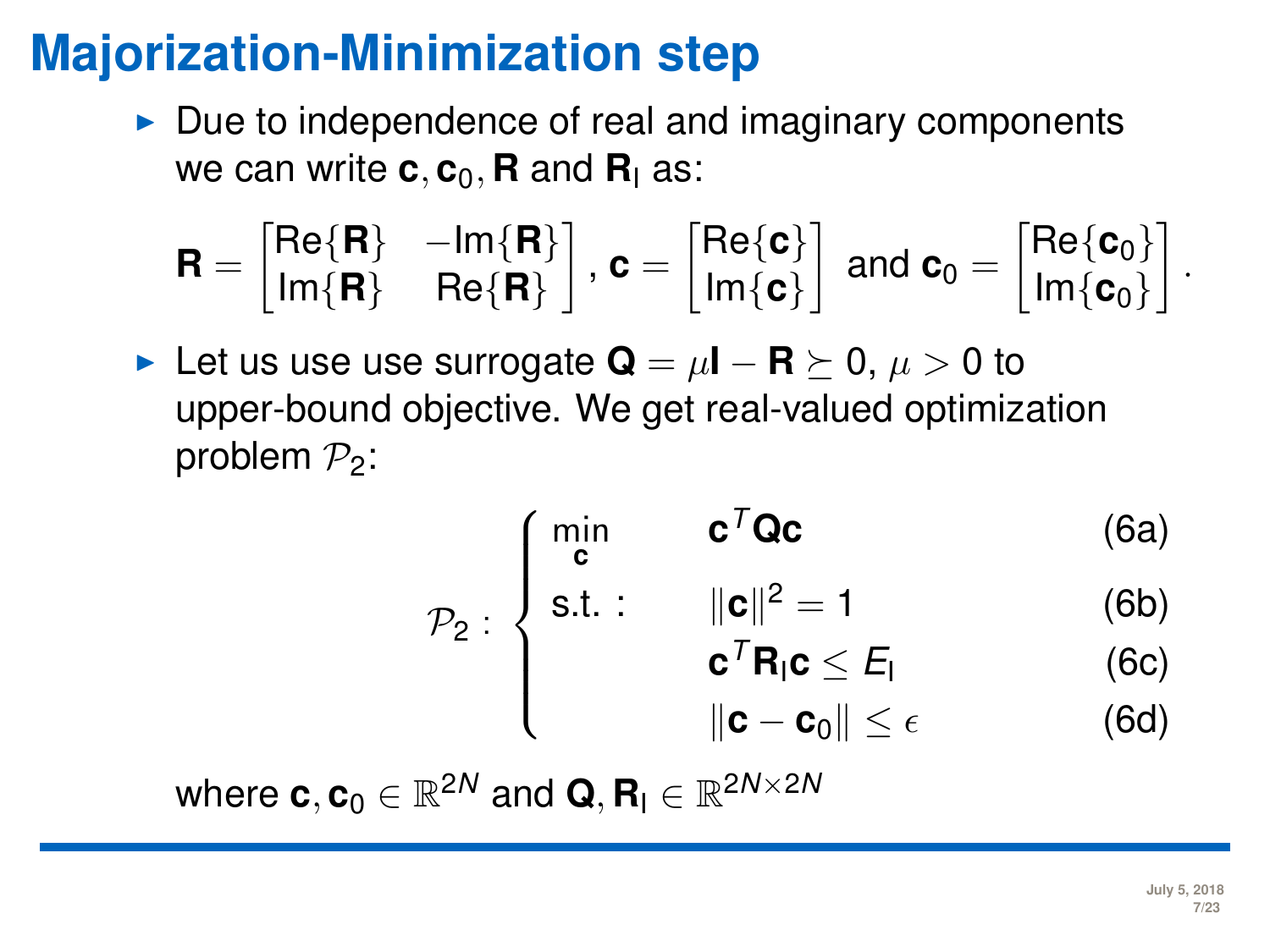# **Apply ADMM to**  $P_2$

 $\blacktriangleright$  To allow separability of  $c^T$ Qc, let us introduce slack variable **z** with constraint **c** = **z**. Augmented Lagrangian  $L_{\rho}(\mathbf{c}, \mathbf{z}, \lambda)$  for minimization problem min<sub>c</sub>  $\mathbf{c}^{\mathsf{T}}\mathbf{Qc}$  s.t.:  $\mathbf{c} = \mathbf{z}$ :

$$
L_{\rho}(\mathbf{c}, \mathbf{z}, \lambda) = \mathbf{c}^T \mathbf{Q} \mathbf{c} + \lambda^T (\mathbf{c} - \mathbf{z}) + \frac{\rho}{2} ||\mathbf{c} - \mathbf{z}||^2. \qquad (7)
$$

ADMM-steps for  $P_2$ :

$$
\int_{\mathbf{z}_{k+1}} \frac{\mathbf{c}_{k+1} = \arg\min_{\mathbf{c}} L_{\rho}(\mathbf{c}, \mathbf{z}_k, \lambda_k)}{\mathbf{c}} \tag{8a}
$$

$$
\mathbf{z}_{k+1} = \underset{\mathbf{z}}{\arg\min} L_{\rho}(\mathbf{c}_{k+1}, \mathbf{z}, \lambda_k)
$$
 (8b)

$$
\left(\lambda_{k+1} = \lambda_k + \rho \left(\mathbf{c}_{k+1} - \mathbf{z}_{k+1}\right)\right),\tag{8c}
$$

**Next c-variable update and z-variable update are solved.**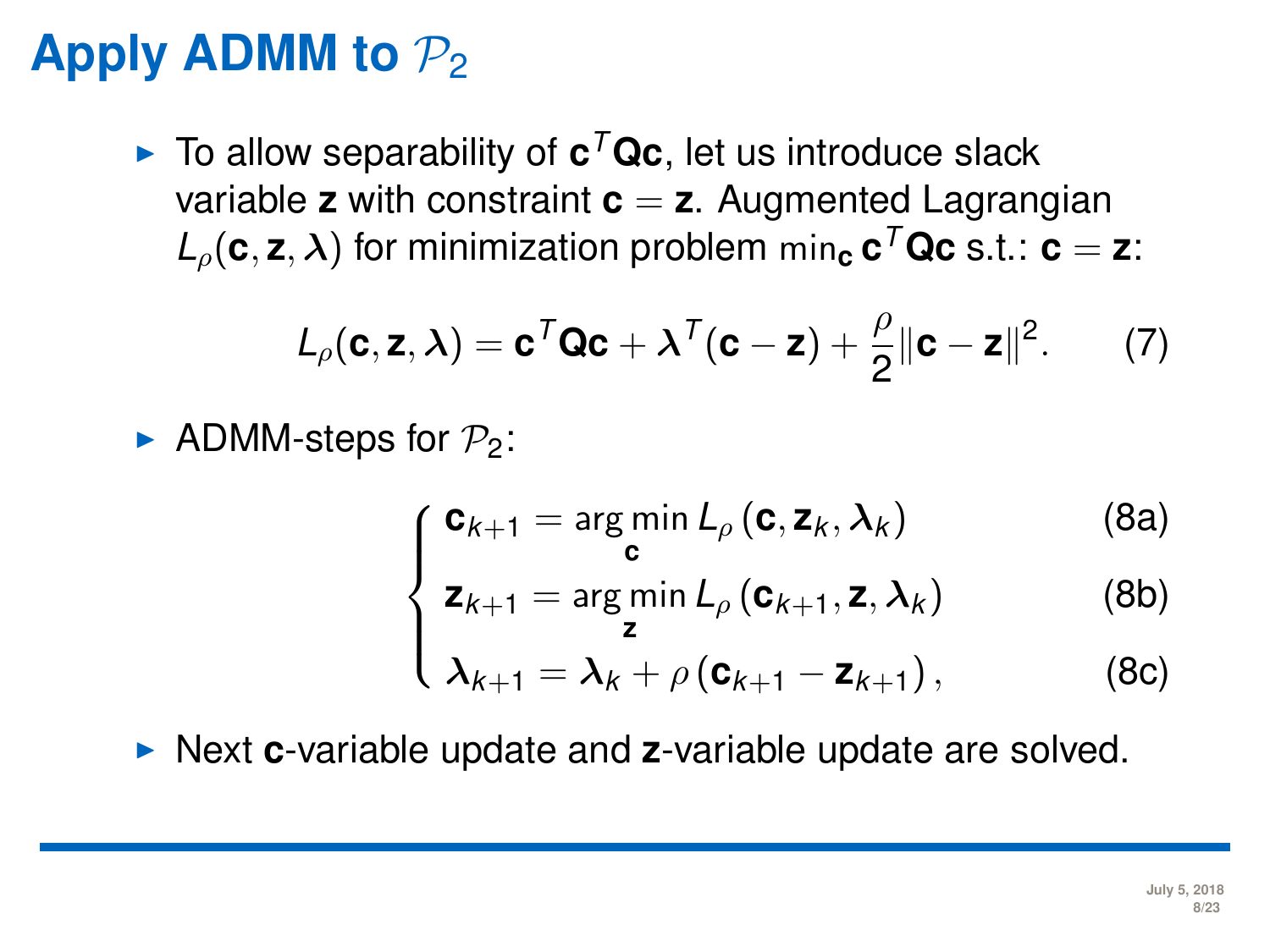► **c**-variable update (8a) can be written as:

$$
\mathbf{c}_{k+1} = \underset{\mathbf{c}}{\arg\min} L_{\rho}(\mathbf{c}, \mathbf{z}_k, \lambda_k) = \underset{\mathbf{c}}{\arg\min} \left\{ \mathbf{c}^T \mathbf{Q} \mathbf{c} + (\lambda - \rho \mathbf{z})^T \mathbf{c} \right\}
$$

$$
= \underset{\mathbf{c}}{\arg\min} h(\mathbf{c}) \quad |\text{s.t. } ||\mathbf{c}||^2 = 1, \ ||\mathbf{c} - \mathbf{c}_0||^2 \le \epsilon. \tag{9}
$$

 $\triangleright$  Objective function  $h(c)$  is continuously differentiable and ∇**c***h* is *L*-Lipschitz continuous. To minimize *h*(**c**) we use gradient descent:

$$
\mathbf{c}_{k+1} = \mathbf{c}_k - \frac{1}{L} \left( \left( \mathbf{Q} + \mathbf{Q}^T \right) \mathbf{c}_k + \left( \lambda - \rho \mathbf{z} \right) \right), \qquad (10)
$$

where Lipschitz constant can be found by noticing:

$$
\left| \nabla_{\mathbf{c}} h(\boldsymbol{\kappa}) - \nabla_{\mathbf{c}} h(\mathbf{c}) \right| = \left| \left( \mathbf{Q} + \mathbf{Q}^T \right) (\boldsymbol{\kappa} - \mathbf{c}) \right| \le L |\boldsymbol{\kappa} - \mathbf{c}|
$$
  

$$
\Rightarrow \left| \sum_{p=1}^{2N} \left( \mathbf{Q}_{[i,p]} + \mathbf{Q}_{[i,p]}^T \right) \right| \le L, \forall i = 1, \cdots, 2N
$$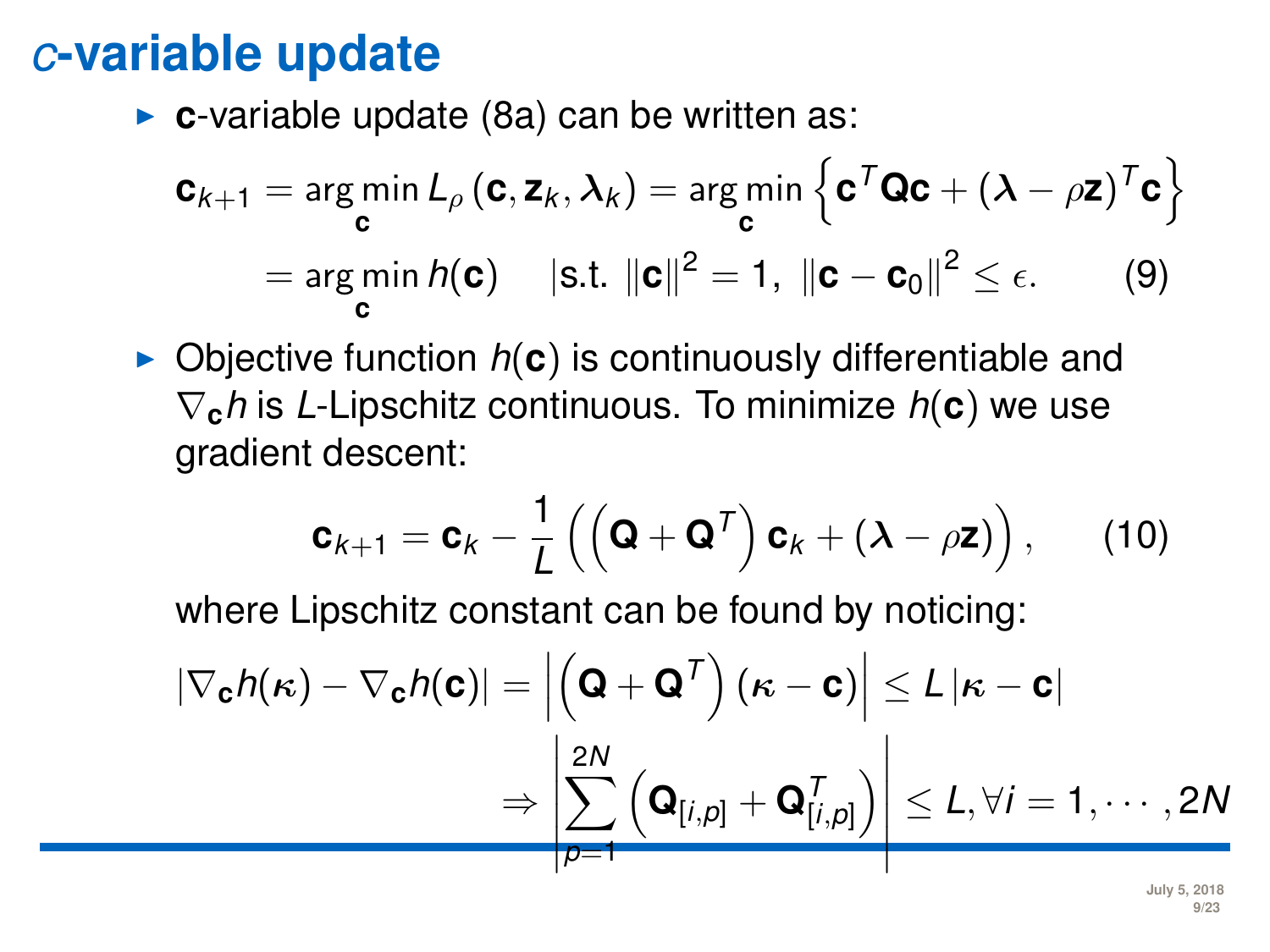- **Gradient descent yields updated <b>c** that has  $\|\mathbf{c}\|_2^2 \neq 1$  and **possibly**  $\|\mathbf{c} - \mathbf{c}_0\| > \epsilon$ .
- ► Denote  $\Theta = \{ \mathbf{c} \in \mathbb{R}^{2N} \mid ||\mathbf{c}||^2 = 1 \text{ and } ||\mathbf{c} \mathbf{c}_0||^2 \leq \epsilon$ , for some  $\mathbf{c}_0 \in \mathbb{R}^{2N} \}$
- **Cheap way to project <b>c** back to unitary region is to divide updated **c** by its *L* 2 -norm:

$$
\hat{\mathbf{c}}_{k+1} = \mathbf{c}_{k+1} / \|\mathbf{c}_{k+1}\|
$$
 (11)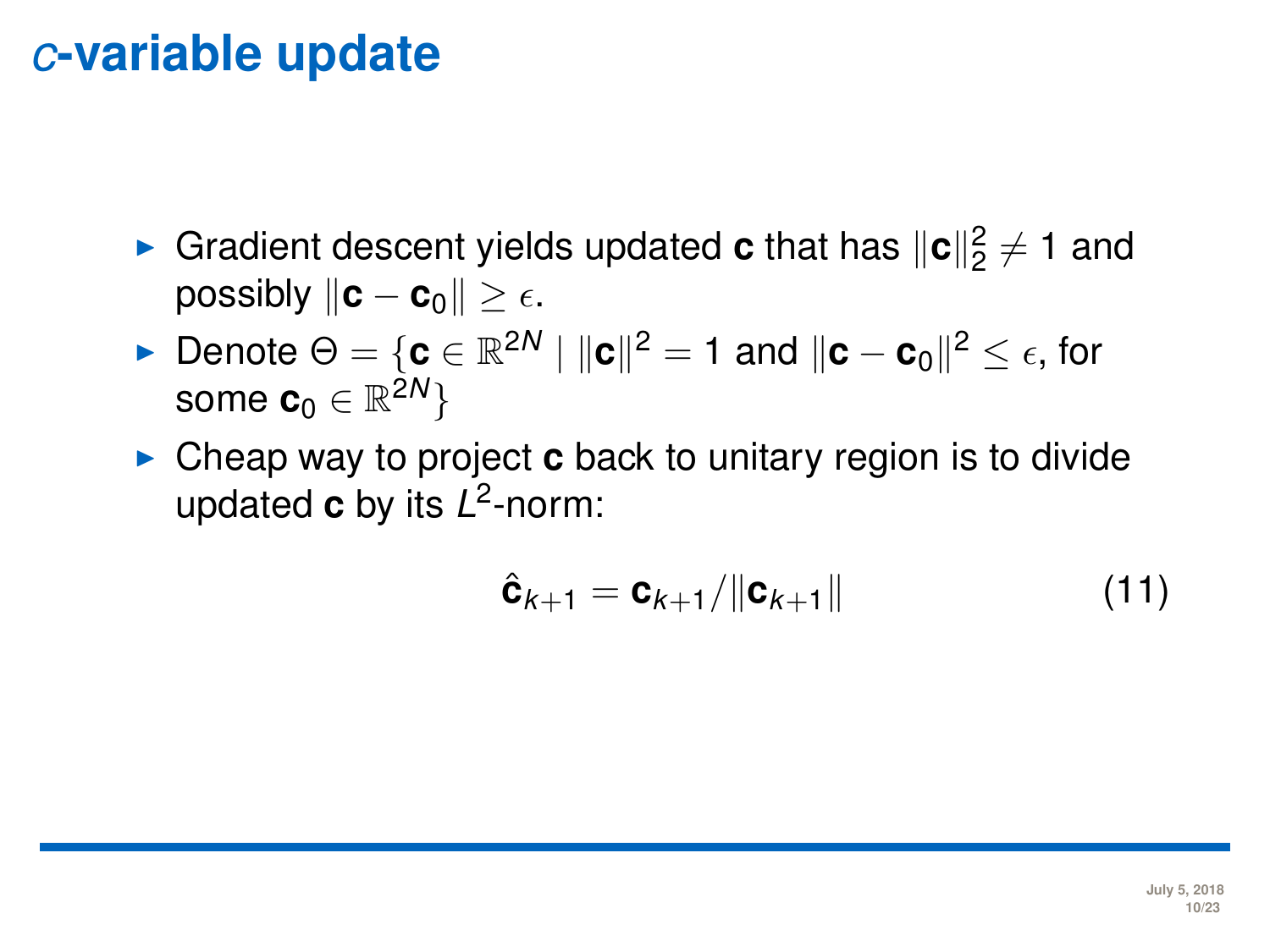

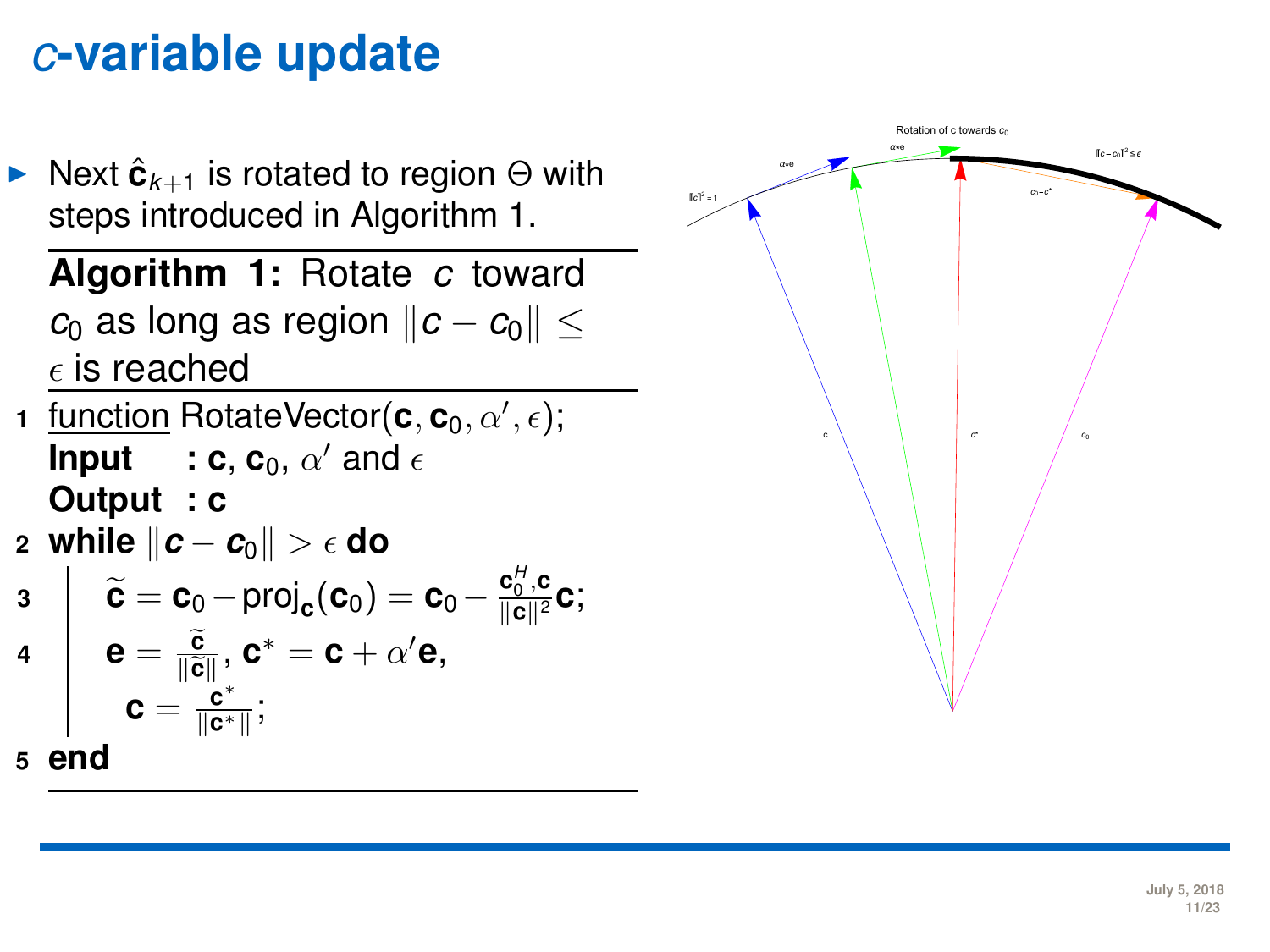$\blacktriangleright$  The combination of steps (10), (11) and Algorithm 1 can be shown to be solution steps to projected gradient step for problem min<sub>c</sub>  $h(c)$  subject to  $c \in \Theta$ :

$$
\left\{ \mathbf{y}_{k+1} = \mathbf{c}_k - \frac{1}{L} \nabla h(\mathbf{c}_k) \right\}
$$
 (12a)

$$
\left\| \mathbf{c}_{k+1} = \min_{\mathbf{c} \in \Theta} \left\| \mathbf{y}_{k+1} - \mathbf{c} \right\|.
$$
 (12b)

**► By using angular coordinates**  $\phi \in \mathbb{R}^{2N-1}$  **step (12b) can be** written as:

$$
\int_{0}^{\infty} \phi_{k+1} = \underset{\phi \in \Omega}{\arg \min} \|\phi^* - \phi\| \tag{13a}
$$

$$
\mathbf{c}_{k+1} = \mathbf{c}(\phi_{k+1}). \tag{13b}
$$

where  $\Omega = \left\{ \phi \in \mathbb{R}^{2N-1} \mid \| \textbf{c}(\phi) - \textbf{c}_0(\phi) \|^2 \leq \epsilon \right\}$  and  $\phi^* = \arg \min_{\phi} h(c(\phi)).$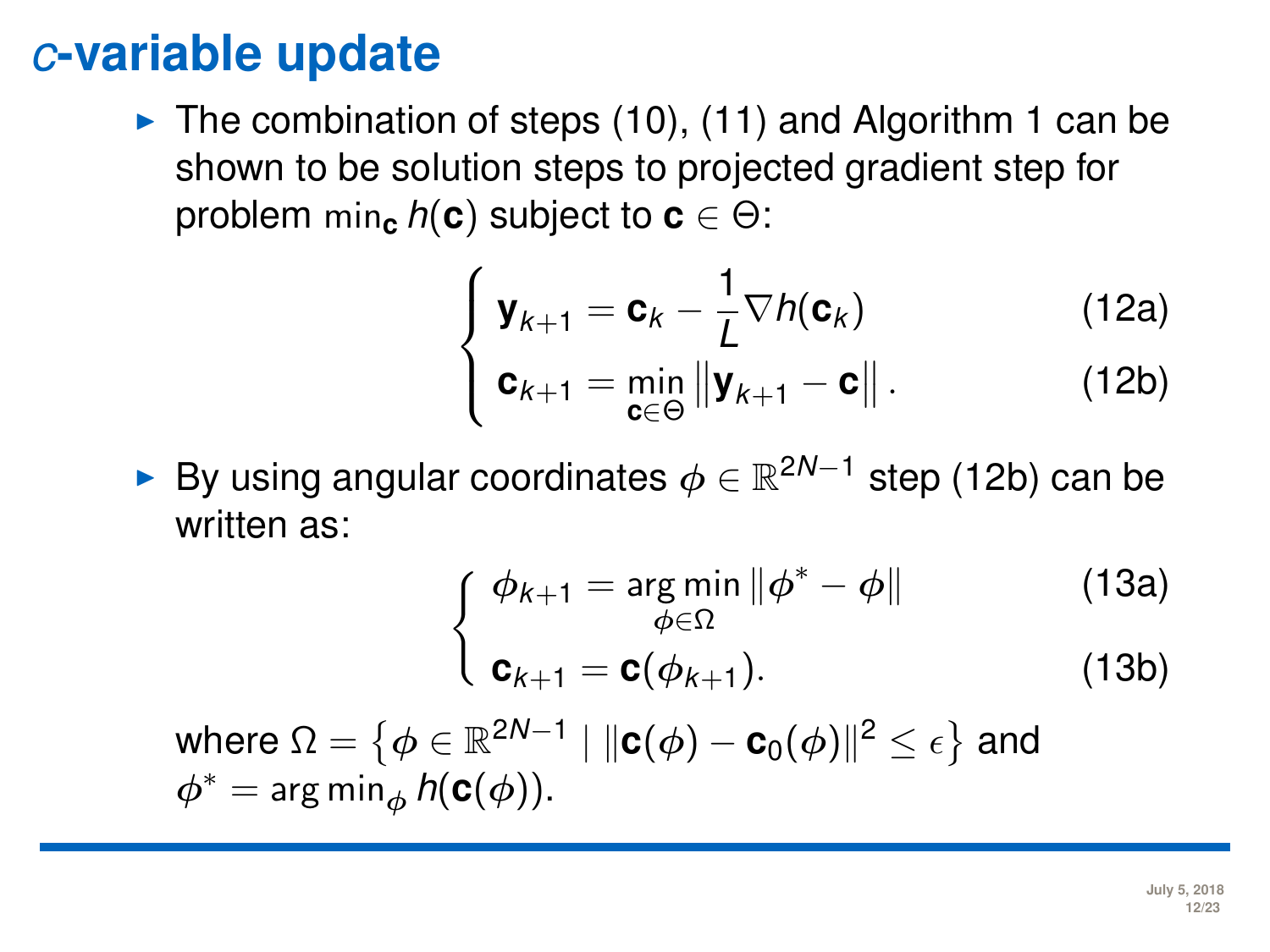**z**-variable update (8b) can be written as:

$$
\mathbf{z}_{k+1} = \arg\min_{\mathbf{z}} L_{\rho} (\mathbf{c}_{k+1}, \mathbf{z}, \lambda_k)
$$
  
= 
$$
\arg\min_{\mathbf{z}} \left\{ \lambda^{T} (\mathbf{c} - \mathbf{z}) + \frac{\rho}{2} ||\mathbf{c} - \mathbf{z}||^{2} \right\}
$$
  
= 
$$
\arg\min_{\mathbf{z}} \left\{ \left\| \mathbf{z} - (\mathbf{c} + \frac{1}{\rho} \lambda) \right\|^{2} \right\} \text{ [s.t. } \mathbf{z}^{T} \mathbf{R}_{1} \mathbf{z} \leq E_{1}. \quad (14)
$$

 $\blacktriangleright$  Lagrangian for (14) is given as:

$$
L(\mathbf{z}, \gamma) = \left\| \mathbf{z} - (\mathbf{c} + \frac{1}{\rho} \lambda) \right\|^2 + \gamma (\mathbf{z}^T \mathbf{R}_1 \mathbf{z} - E_1).
$$
 (15)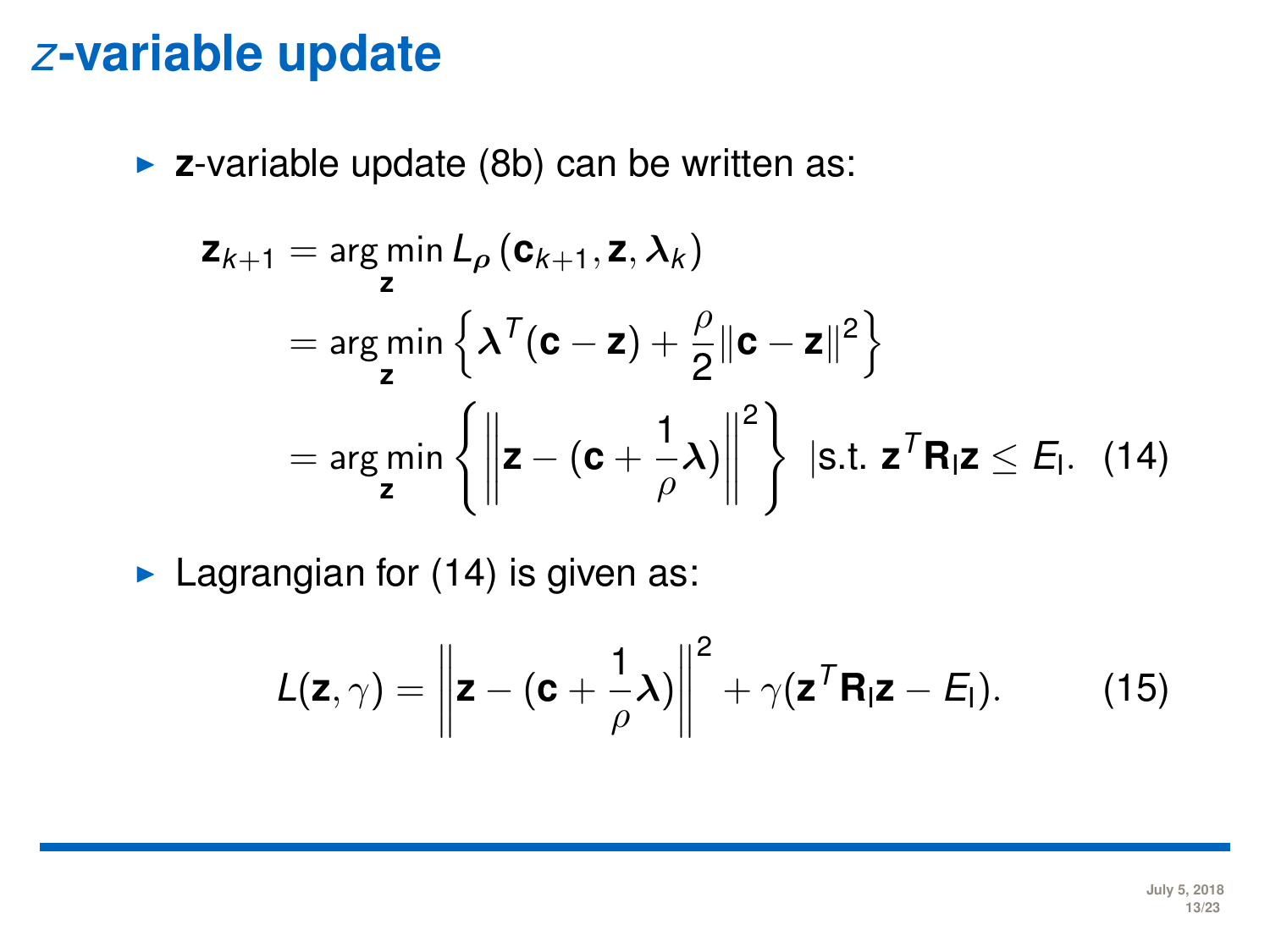$\triangleright$  Karush-Kuhn-Tucker (KKT) conditions for the minimization problem (14):

$$
\int \nabla_{z} L(z^*, \gamma^*) = 0 \tag{16a}
$$

$$
\gamma^* \geq 0 \tag{16b}
$$

$$
\begin{cases}\n\gamma^* \geq 0 & (16b) \\
\gamma^* ((z^*)^T R_1 z^* - E_1) = 0 & (16c)\n\end{cases}
$$

$$
\begin{cases}\n(\mathbf{z}^T \mathbf{R}_1 \mathbf{z} - \mathbf{E}_1) \le 0 & (16d) \\
\nabla_{\mathbf{z} \mathbf{z}} L(\mathbf{z}^*, \gamma^*) \succeq 0, & (16e)\n\end{cases}
$$

$$
\nabla_{\bm{z}\bm{z}}L(\bm{z}^*,\gamma^*)\succeq 0, \qquad \qquad (16e)
$$

1

 $\triangleright$  By (16a) and (16c):

$$
\nabla_{\mathbf{z}} L(\mathbf{z}^*, \gamma^*) = 0 \Rightarrow (\mathbf{I} + \gamma^* \mathbf{R}_{\mathbf{I}}) \mathbf{z}^* = \mathbf{c} + \frac{1}{\rho} \lambda, \qquad (17)
$$

$$
(\mathbf{z}^*)^T \mathbf{R}_{\mathbf{I}} \mathbf{z}^* - E_{\mathbf{I}} = 0, \qquad (18)
$$

where  $\mathsf{z}^*$  and  $\gamma^*$  denotes critical points of Lagrangian  $L(\mathbf{z}, \gamma)$ .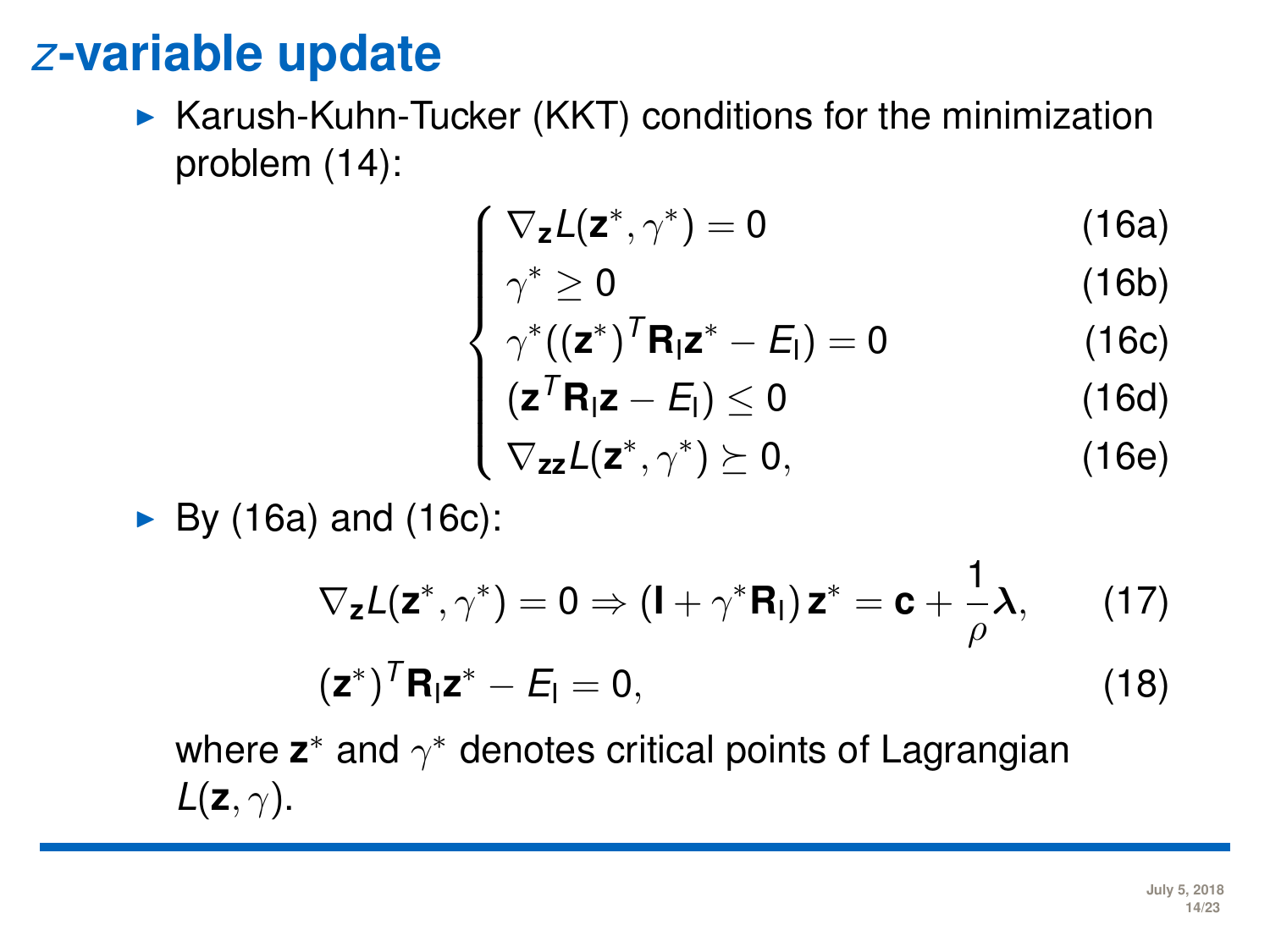$\triangleright$  Now (17) can be written as iteration step (19):

$$
\mathbf{z}_{k+1} = (\mathbf{I} + \gamma_{k+1} \mathbf{R}_{\mathsf{I}})^{-1} \left( \mathbf{c} + \frac{1}{\rho} \boldsymbol{\lambda} \right)
$$
  
= 
$$
\left( \mathbf{I} + \sum_{i=1}^{2N} \frac{\gamma_{k+1} \sigma_i}{1 + \gamma_{k+1} \sigma_i} \mathbf{p}_i \mathbf{p}_i^T \right) \left( \mathbf{c} + \frac{1}{\rho} \boldsymbol{\lambda} \right).
$$
 (19)

 $\triangleright$   $\gamma_{k+1} > 0$  can be found as the solution to (18):

$$
\mathbf{z}_{k+1}^T \mathbf{R}_1 \mathbf{z}_{k+1} = E_1 \Leftrightarrow \sum_{i=1}^{2N} \frac{a_i \sigma_i}{(1 + \gamma \sigma_i)^2} - E_1 = 0 \tag{20}
$$

where  $\pmb{a}_i = (\mathbf{p}_i^{\mathcal{T}}(\mathbf{c} + \frac{1}{\rho}\pmb{\lambda}))^2, \, \sigma_i$  is *i*'th eigenvalue and  $\mathbf{p}_i$ corresponding eigenvector of **R**<sup>I</sup> . Equation (20) can be efficiently solved by using Newton's method.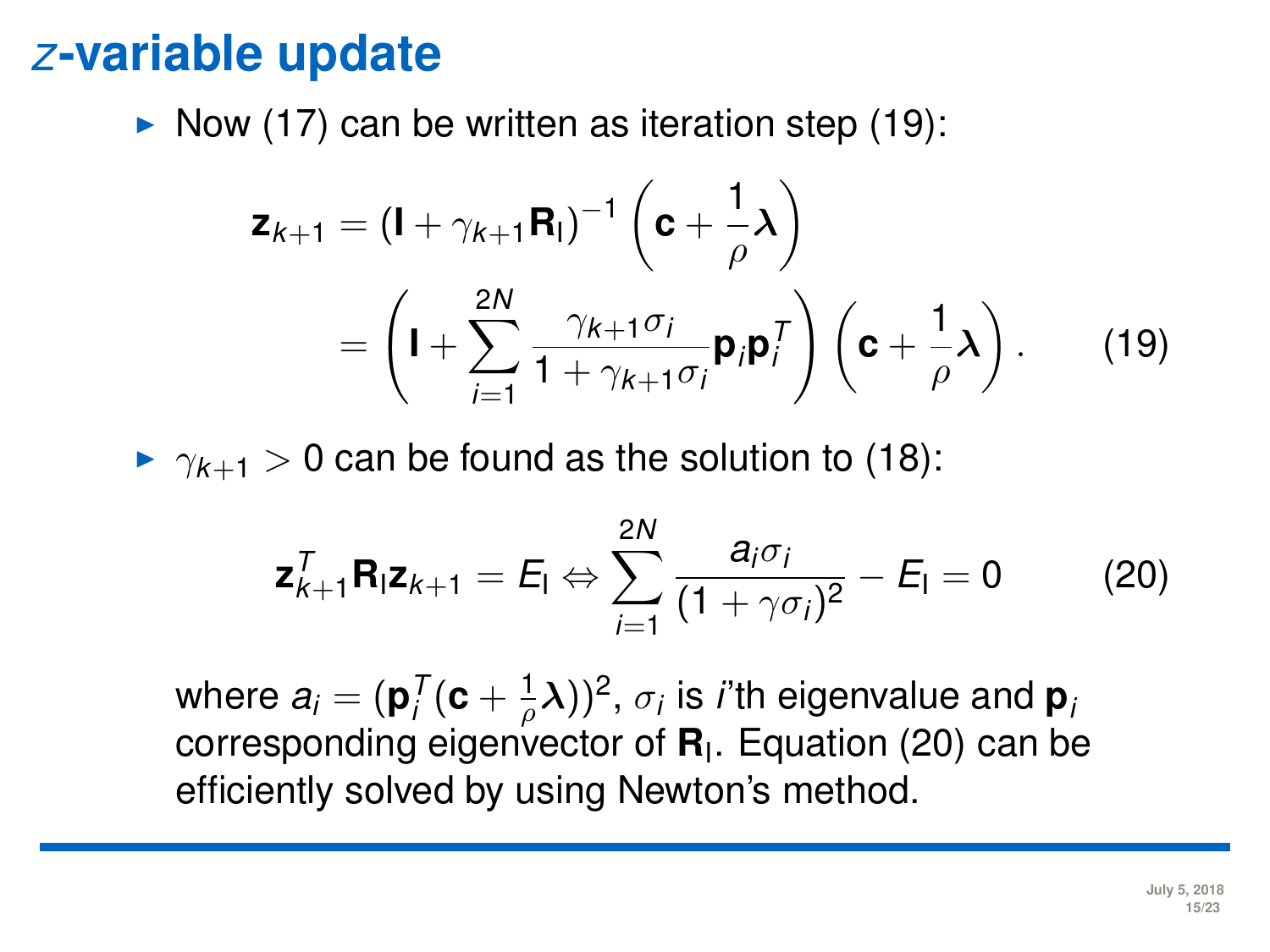## **Proposed algorithm**

► Collect *c* and *z*-variable updates to get final algorithm:

#### **Algorithm 2:** MM-algorithm

**1** <u>function</u> MM( $\mathbf{Q}, \mathbf{c}_0, \mathbf{R}_I, E_I, \epsilon, K'$ ); **Input** : Q =  $\mu$ **I** – **R**  $\succeq$  0, **c**<sub>0</sub>, **R**<sub>*I*</sub>, *E*<sub>*i*</sub>, *e* and *K*<sup>*I*</sup> **Output : c 2** Initialize **c**, **z** and  $\lambda$ : **3 for**  $k = 1, k \leq K', k ++$  **do**  $\mathbf{c}_k + \mathbf{c}_k = \mathbf{c}_k - \frac{1}{L}\left(\left(\mathbf{Q} + \mathbf{Q}^{\mathsf{T}}\right)\mathbf{c}_k + \left(\boldsymbol{\lambda} - \rho \mathbf{z}\right)\right);$ **5**  $\widetilde{\mathbf{C}}_{k+1} = \frac{\hat{\mathbf{c}}_{k+1}}{\|\hat{\mathbf{c}}_{k+1}\|}$  $\frac{\mathbf{c}_{k+1}}{\|\hat{\mathbf{c}}_{k+1}\|}$ ; **6**  $\mathbf{c}_{k+1} = \text{RotateVector}(\widetilde{\mathbf{c}}_{k+1}, \mathbf{c}_0, \alpha, \epsilon);$  $\frac{2N}{2}$  Solve  $\sum^{2N}$ *i*=1  $\frac{a_i\sigma_i}{(1+\gamma\sigma_i)^2}$  –  $E_I = 0$  for  $\gamma_{k+1} > 0$ ; **8**  $\mathsf{z}_{k+1} = \left( \mathsf{I} + \sum_{k=1}^{2N} \right)$ *i*=1 γ*k*+1σ*<sup>i</sup>*  $\frac{\gamma_{k+1}\sigma_i}{1+\gamma_{k+1}\sigma_i}\mathbf{p}_i\mathbf{p}_i^{\mathsf{T}}\bigg)\left(\mathbf{c}+\frac{1}{\rho}\boldsymbol{\lambda}\right);$  $\mathbf{P}$  and  $\boldsymbol{\lambda}_{k+1} = \boldsymbol{\lambda}_k + \rho(\mathbf{C}_{k+1} - \mathbf{Z}_{k+1});$ **<sup>10</sup> end**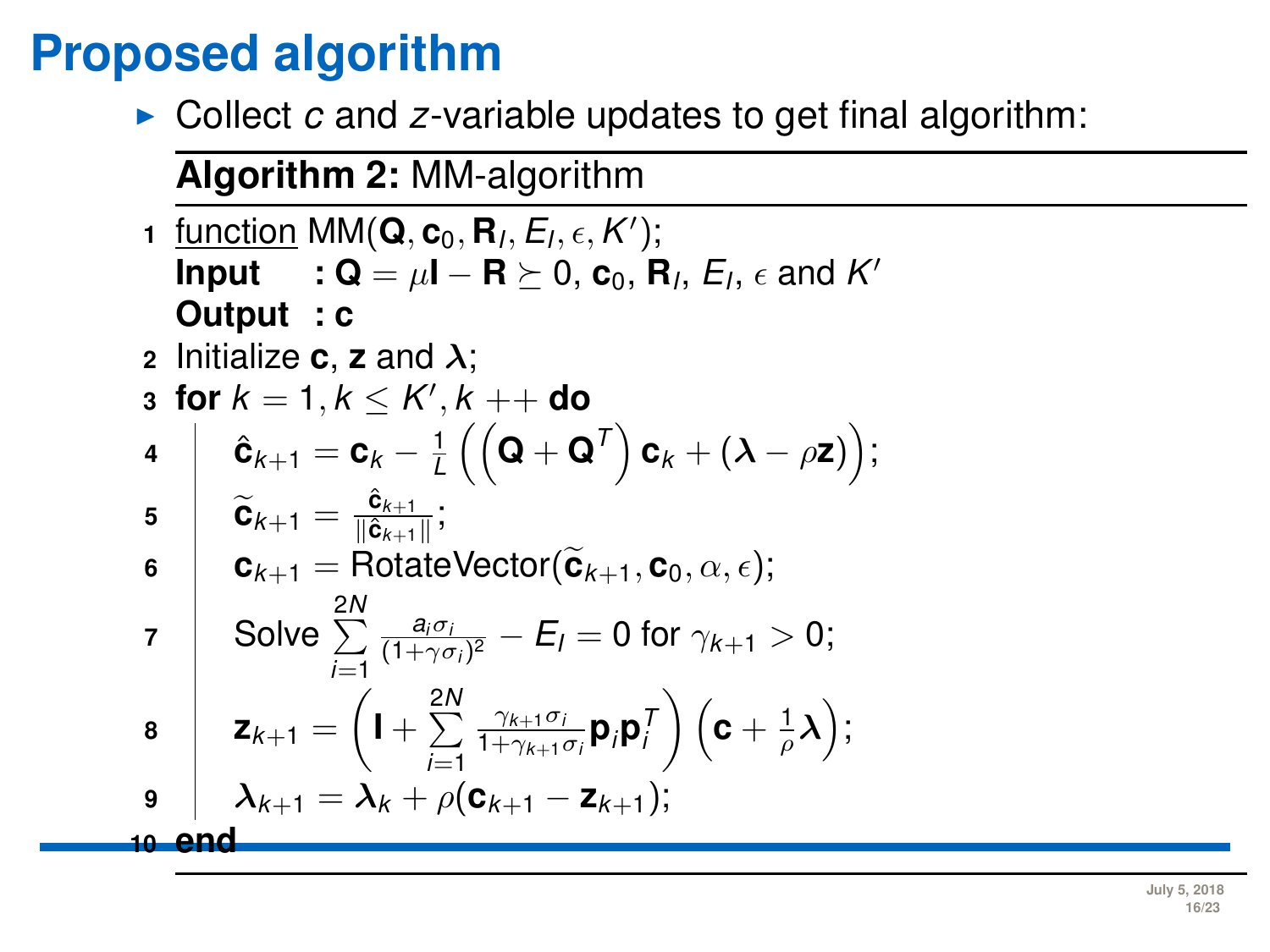# **Time-Complexity graph**



**July 5, 2018 17/23**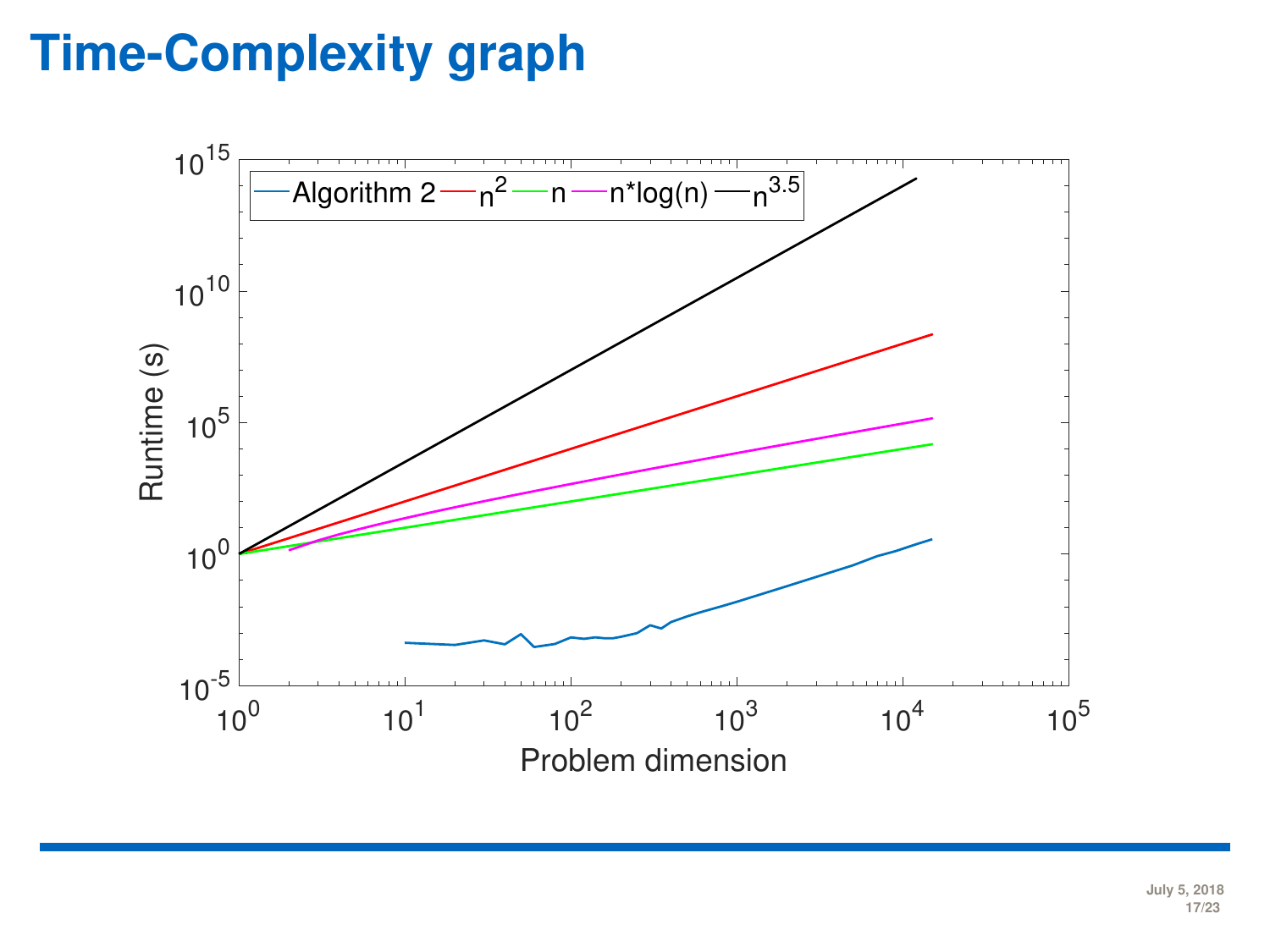### **Simulation example**

- $\blacktriangleright$  Let us use Algorithm 2 in example environment. Consider radar with bandwidth of 6 GHz to be sampled at sampling frequency of  $f_s = 12 \text{GHz}$ .
- **Fast-time radar code has length**  $T = 1 \mu s$  **(i.e.**  $N = 12000$ **).**
- $\blacktriangleright$  The radar operates in spectrally busy environment with seven constrained bandwidths  $\{\Omega_k\}_{k=1}^7 = \{[0.0000, 0.0617], [0.0700, 0.1247],$ 
	- [0.1526, 0.2540], [0.3086, 0.3827], [0.4074, 0.4938],  $[0.6185, 0.7600], [0.8200, 0.9500].$
- $\triangleright$  Covariance matrix is modelled as:

$$
\mathbf{M} = \sigma_0 \mathbf{I} + \sum_{k=1}^{K} \frac{\sigma_{I,k}}{\Delta f_k} \mathbf{R}_I^k + \sum_{k=1}^{K_J} \sigma_{J,k} \mathbf{R}_{J,k}
$$
(21)

 $\triangleright$  For reference signal we use linearly modulated signal  $\mathbf{c}_0 = e^{j2\pi(f_\Delta t + f_0)t},$  with carrier frequency  $f_0 = 1.8 \text{GHz}$  and frequency range  $f_{\Delta} = 3.6$ GHz/*µs*.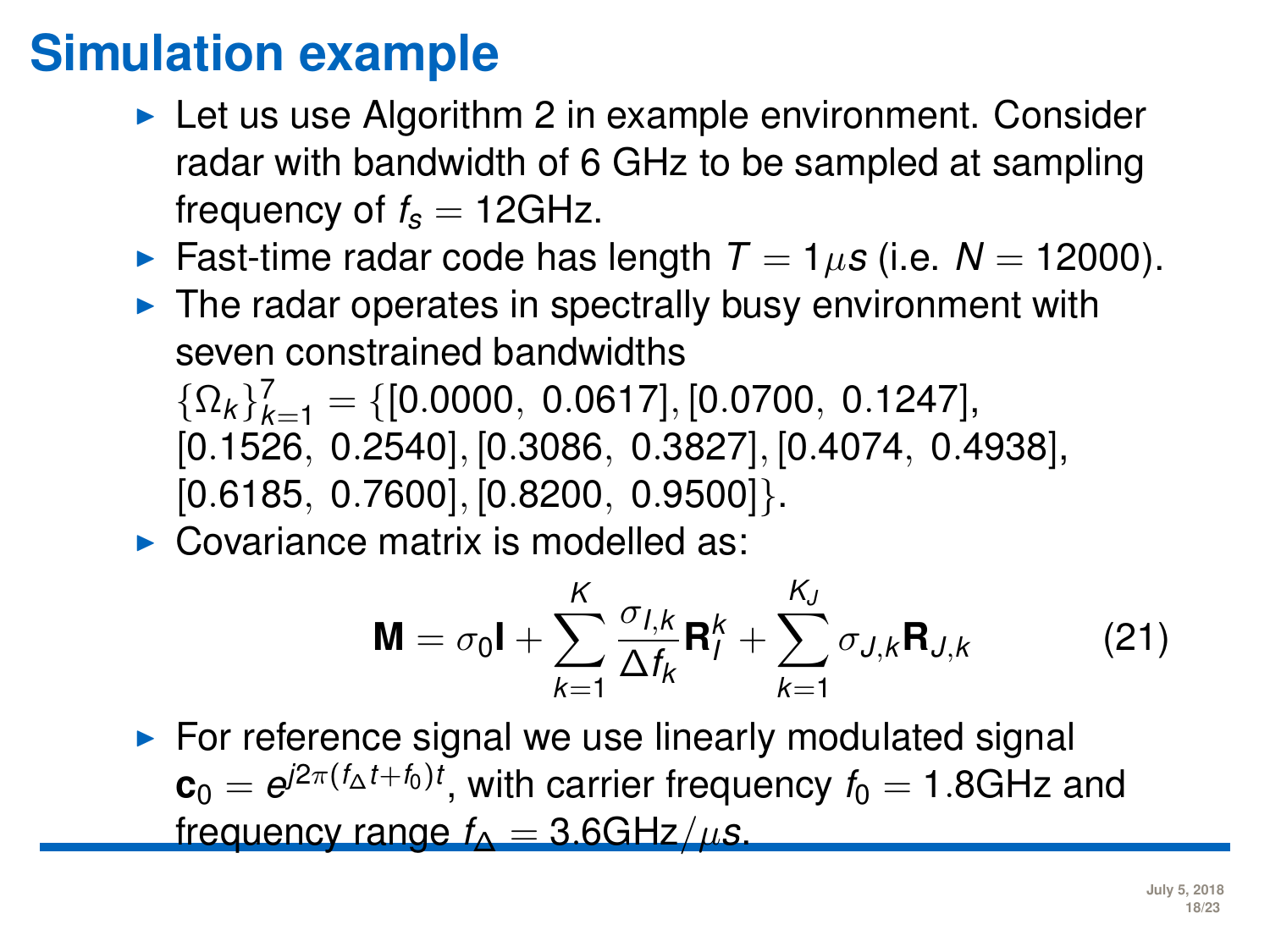## **Simulation example**

- $\bullet$   $\sigma_0 = 0$ dB (thermal noise level)
- $K = 7$  (number of licensed radiators)
- $\triangleright$   $\sigma_{I,k}$  = 10dB,  $\forall k$  ∈ {1, ..., K} (energy of coexisting telecom network operating on normalized frequency band  $\Omega_k = [f_1^k, f_2^k]$
- $\blacktriangleright$  ∆ $f_k = f_2^k f_1^k, \forall k \in \{1, ..., K\}$  (bandwidth associated with the k'th licensed radiator)
- $K_I = 2$  (number of active and unlicensed narrowband jammers)

$$
\triangleright \sigma_{J,k} = \begin{cases} 50 \text{dB}, & k = 1 \\ 40 \text{dB}, & k = 2, \end{cases}
$$
 (energy of active jammers)

 $\blacktriangleright$   $\mathbf{R}_{J,k} = \mathbf{r}_{J,k} \mathbf{r}_{J,k}^H, k=1,...,K_J$  (normalized disturbance covariance matrix of the *k*'th active unlicensed jammer)

• 
$$
\mathbf{r}_{J,k} = e^{j2\pi f_{j,k}n/f_s}
$$
,  $f_{J,1}/f_s = 0.7$  and  $f_{J,2}/f_s = 0.75$ 

**►**  $W_k = 1, \forall k \in \{1, ..., 7\}$  (weights in **R**<sub>*I*</sub>).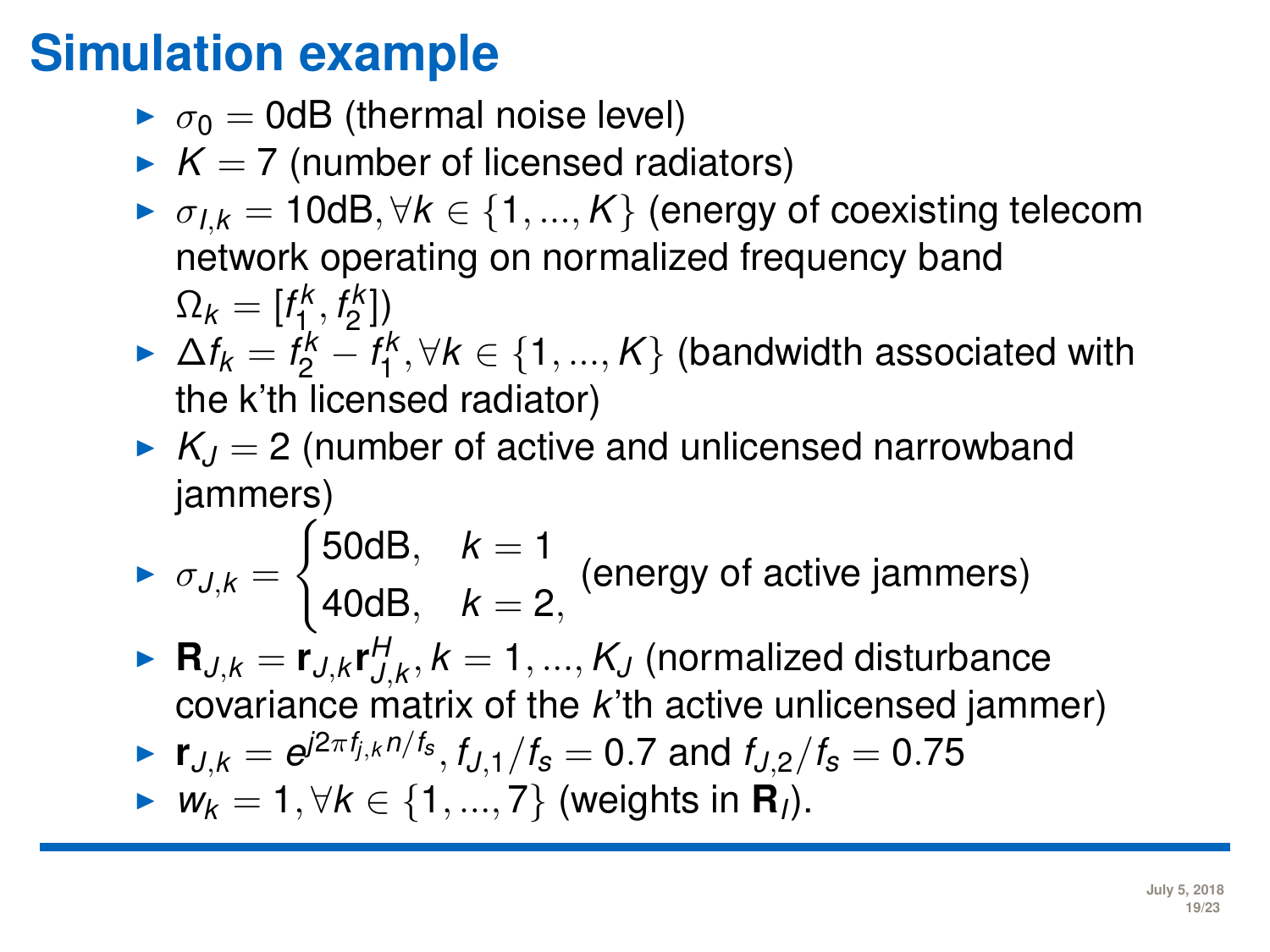# **Frequency spectrum and comparison to other method [\[3\]](#page-22-2)**



**July 5, 2018 20/23**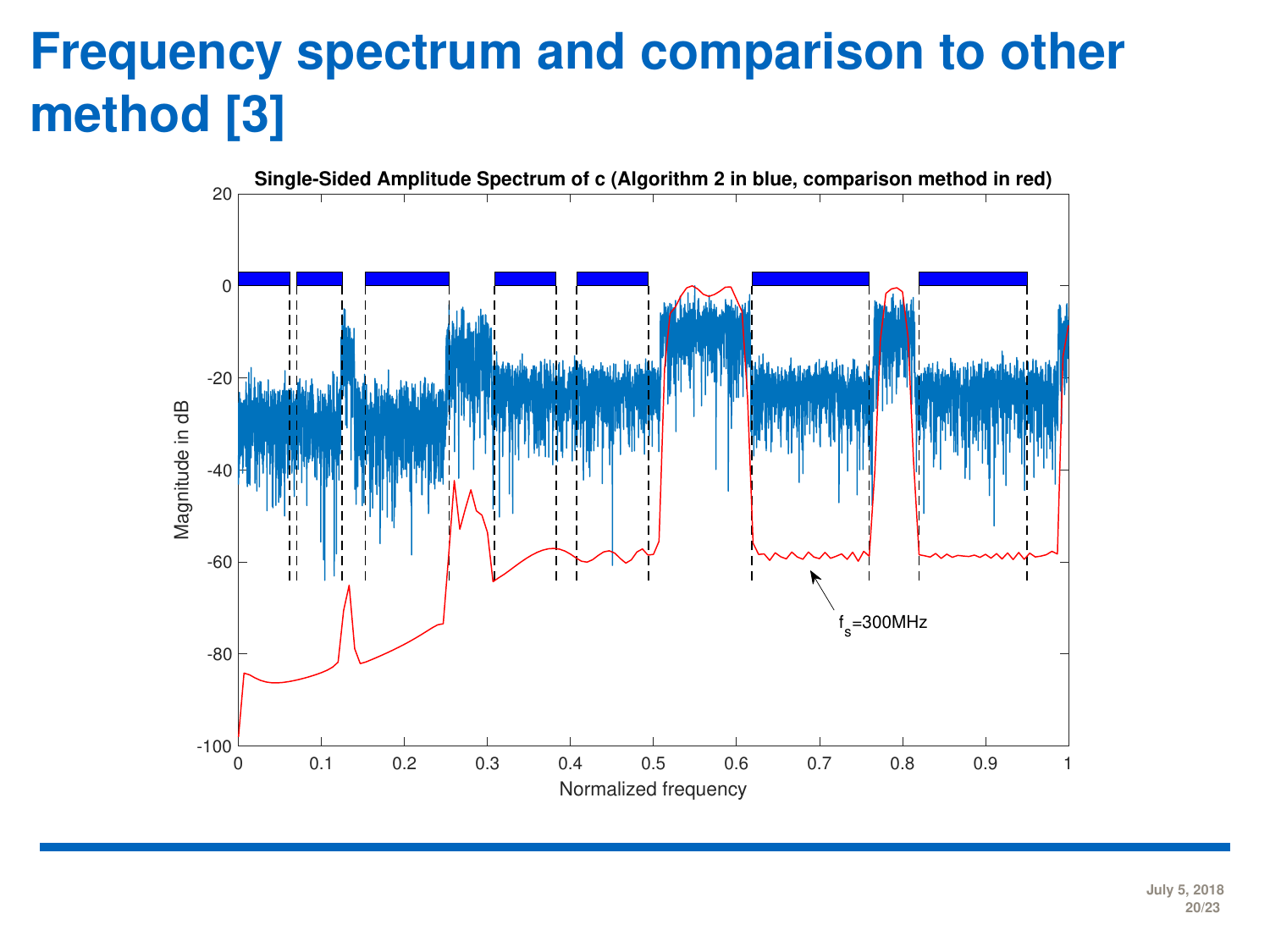### **SINR convergence**

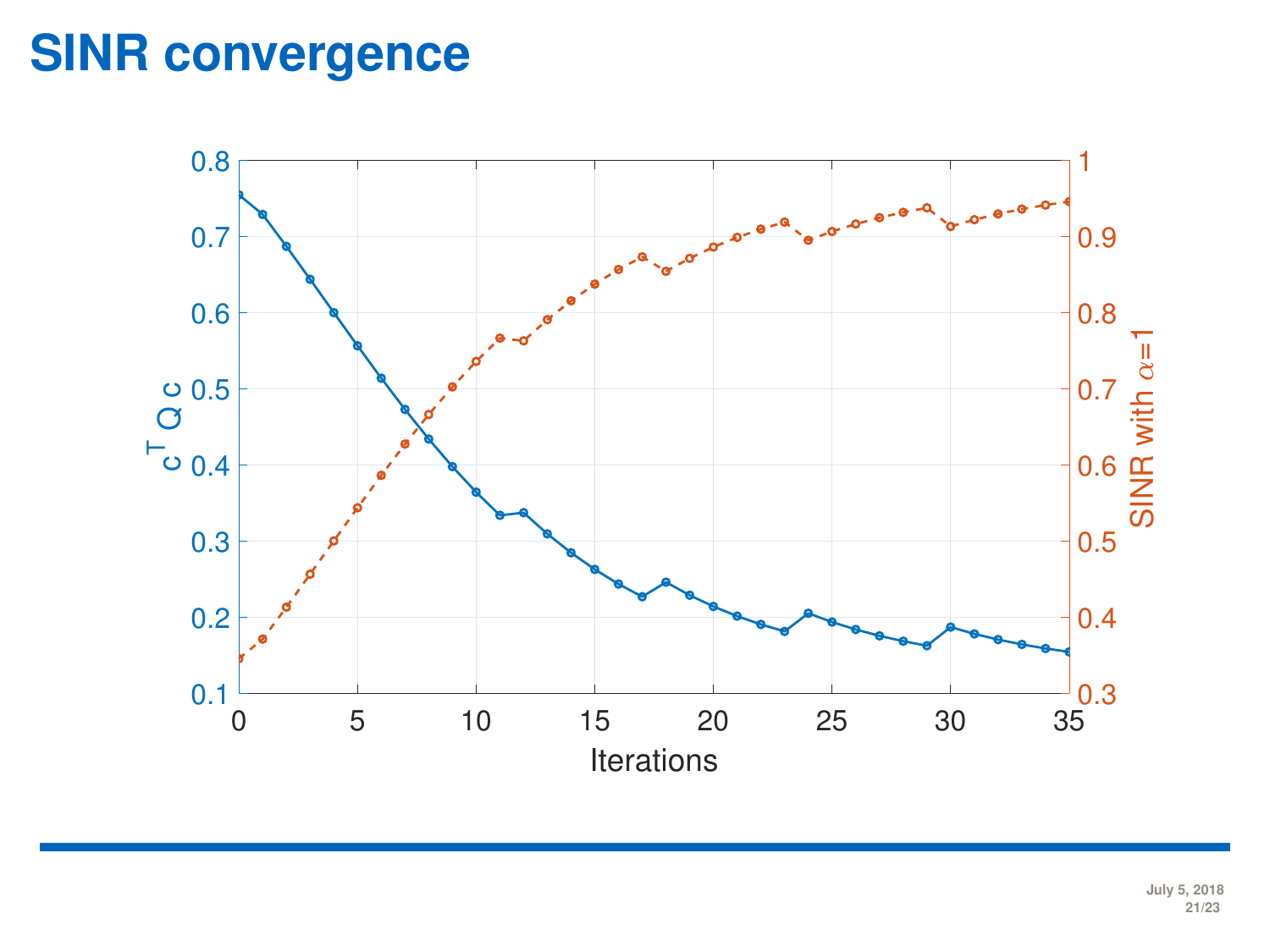# **Ambiguity function**